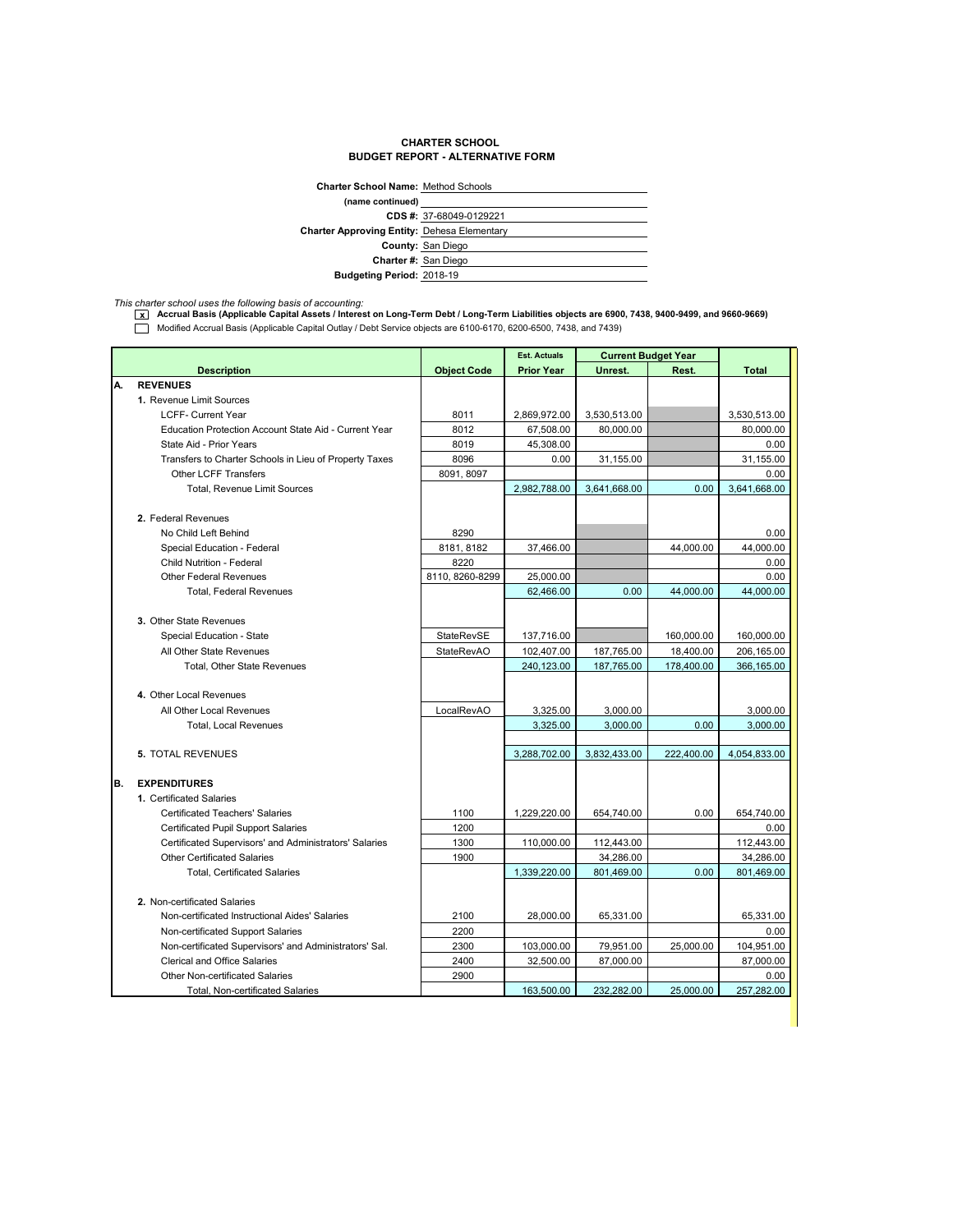| <b>Description</b><br><b>Object Code</b><br><b>Prior Year</b><br>Unrest.<br>Rest.<br>3. Employee Benefits<br><b>STRS</b><br>3101-3102<br><b>PERS</b><br>3201-3202<br>OASDI / Medicare / Alternative<br>68,500.00<br>89,737.00<br>3301-3302<br><b>Health and Welfare Benefits</b><br>48,000.00<br>80,000.00<br>3401-3402<br>10,500.00<br>8,798.00<br>Unemployment Insurance<br>3501-3502<br>Workers' Compensation Insurance<br>3601-3602<br>8,000.00<br>11,730.00<br>OPEB, Allocated<br>3701-3702<br>OPEB, Active Employees<br>3751-3752<br>PERS Reduction (for revenue limit funded schools)<br>3801-3802<br><b>Other Employee Benefits</b><br>3901-3902<br>25,000.00<br>45,652.00<br>Total, Employee Benefits<br>160,000.00<br>235,917.00<br>0.00 | <b>Total</b><br>0.00<br>0.00<br>89,737.00<br>80,000.00<br>8,798.00<br>11,730.00<br>0.00<br>0.00<br>0.00<br>45.652.00 |
|----------------------------------------------------------------------------------------------------------------------------------------------------------------------------------------------------------------------------------------------------------------------------------------------------------------------------------------------------------------------------------------------------------------------------------------------------------------------------------------------------------------------------------------------------------------------------------------------------------------------------------------------------------------------------------------------------------------------------------------------------|----------------------------------------------------------------------------------------------------------------------|
|                                                                                                                                                                                                                                                                                                                                                                                                                                                                                                                                                                                                                                                                                                                                                    |                                                                                                                      |
|                                                                                                                                                                                                                                                                                                                                                                                                                                                                                                                                                                                                                                                                                                                                                    |                                                                                                                      |
|                                                                                                                                                                                                                                                                                                                                                                                                                                                                                                                                                                                                                                                                                                                                                    |                                                                                                                      |
|                                                                                                                                                                                                                                                                                                                                                                                                                                                                                                                                                                                                                                                                                                                                                    |                                                                                                                      |
|                                                                                                                                                                                                                                                                                                                                                                                                                                                                                                                                                                                                                                                                                                                                                    |                                                                                                                      |
|                                                                                                                                                                                                                                                                                                                                                                                                                                                                                                                                                                                                                                                                                                                                                    |                                                                                                                      |
|                                                                                                                                                                                                                                                                                                                                                                                                                                                                                                                                                                                                                                                                                                                                                    |                                                                                                                      |
|                                                                                                                                                                                                                                                                                                                                                                                                                                                                                                                                                                                                                                                                                                                                                    |                                                                                                                      |
|                                                                                                                                                                                                                                                                                                                                                                                                                                                                                                                                                                                                                                                                                                                                                    |                                                                                                                      |
|                                                                                                                                                                                                                                                                                                                                                                                                                                                                                                                                                                                                                                                                                                                                                    |                                                                                                                      |
|                                                                                                                                                                                                                                                                                                                                                                                                                                                                                                                                                                                                                                                                                                                                                    |                                                                                                                      |
|                                                                                                                                                                                                                                                                                                                                                                                                                                                                                                                                                                                                                                                                                                                                                    |                                                                                                                      |
|                                                                                                                                                                                                                                                                                                                                                                                                                                                                                                                                                                                                                                                                                                                                                    | 235,917.00                                                                                                           |
| 4. Books and Supplies                                                                                                                                                                                                                                                                                                                                                                                                                                                                                                                                                                                                                                                                                                                              |                                                                                                                      |
| 4100                                                                                                                                                                                                                                                                                                                                                                                                                                                                                                                                                                                                                                                                                                                                               |                                                                                                                      |
| Approved Textbooks and Core Curricula Materials<br>435,000.00<br>99,214.00<br>11,500.00                                                                                                                                                                                                                                                                                                                                                                                                                                                                                                                                                                                                                                                            | 110,714.00                                                                                                           |
| 4200<br>125,000.00<br>0.00<br>Books and Other Reference Materials<br>0.00                                                                                                                                                                                                                                                                                                                                                                                                                                                                                                                                                                                                                                                                          | 125,000.00                                                                                                           |
| 45,000.00<br><b>Materials and Supplies</b><br>4300<br>33,029.00<br>18,400.00                                                                                                                                                                                                                                                                                                                                                                                                                                                                                                                                                                                                                                                                       | 51,429.00                                                                                                            |
| Noncapitalized Equipment<br>4400<br>100,000.00<br>42,857.00                                                                                                                                                                                                                                                                                                                                                                                                                                                                                                                                                                                                                                                                                        | 42,857.00                                                                                                            |
| 4700<br>Food                                                                                                                                                                                                                                                                                                                                                                                                                                                                                                                                                                                                                                                                                                                                       | $0.00\,$                                                                                                             |
| Total, Books and Supplies<br>580,000.00<br>300,100.00<br>29,900.00                                                                                                                                                                                                                                                                                                                                                                                                                                                                                                                                                                                                                                                                                 | 330,000.00                                                                                                           |
|                                                                                                                                                                                                                                                                                                                                                                                                                                                                                                                                                                                                                                                                                                                                                    |                                                                                                                      |
| 5. Services and Other Operating Expenditures                                                                                                                                                                                                                                                                                                                                                                                                                                                                                                                                                                                                                                                                                                       |                                                                                                                      |
| Subagreements for Services<br>5100                                                                                                                                                                                                                                                                                                                                                                                                                                                                                                                                                                                                                                                                                                                 | 0.00                                                                                                                 |
| <b>Travel and Conferences</b><br>5200<br>10,000.00<br>21,214.00                                                                                                                                                                                                                                                                                                                                                                                                                                                                                                                                                                                                                                                                                    | 21,214.00                                                                                                            |
| Dues and Memberships<br>2,250.00<br>2,000.00<br>5300                                                                                                                                                                                                                                                                                                                                                                                                                                                                                                                                                                                                                                                                                               | 2,000.00                                                                                                             |
| Insurance<br>5400<br>10,000.00<br>12,057.00                                                                                                                                                                                                                                                                                                                                                                                                                                                                                                                                                                                                                                                                                                        | 12,057.00                                                                                                            |
| Operations and Housekeeping Services<br>5500<br>26,000.00<br>25,320.00                                                                                                                                                                                                                                                                                                                                                                                                                                                                                                                                                                                                                                                                             | 25,320.00                                                                                                            |
| Rentals, Leases, Repairs, and Noncap. Improvements<br>5600<br>231,172.00<br>267,240.00                                                                                                                                                                                                                                                                                                                                                                                                                                                                                                                                                                                                                                                             | 267,240.00                                                                                                           |
| Professional/Consulting Services & Operating Expend.<br>5800<br>384,405.00<br>359,428.00<br>167,500.00                                                                                                                                                                                                                                                                                                                                                                                                                                                                                                                                                                                                                                             | 526,928.00                                                                                                           |
| Communications<br>5900<br>25,000.00<br>21,714.00                                                                                                                                                                                                                                                                                                                                                                                                                                                                                                                                                                                                                                                                                                   | 21,714.00                                                                                                            |
| Total, Services and Other Operating Expenditures<br>688,827.00<br>708,973.00<br>167,500.00                                                                                                                                                                                                                                                                                                                                                                                                                                                                                                                                                                                                                                                         | 876,473.00                                                                                                           |
|                                                                                                                                                                                                                                                                                                                                                                                                                                                                                                                                                                                                                                                                                                                                                    |                                                                                                                      |
| 6. Capital Outlay (Objects 6100-6170, 6200-6500 - modified accrual ba                                                                                                                                                                                                                                                                                                                                                                                                                                                                                                                                                                                                                                                                              |                                                                                                                      |
| Sites and Improvements of Sites<br>6100-6170                                                                                                                                                                                                                                                                                                                                                                                                                                                                                                                                                                                                                                                                                                       | 0.00                                                                                                                 |
| Buildings and Improvements of Buildings<br>6200                                                                                                                                                                                                                                                                                                                                                                                                                                                                                                                                                                                                                                                                                                    | 0.00                                                                                                                 |
| Books and Media for New School Libraries or Major                                                                                                                                                                                                                                                                                                                                                                                                                                                                                                                                                                                                                                                                                                  |                                                                                                                      |
| <b>Expansion of School Libraries</b><br>6300                                                                                                                                                                                                                                                                                                                                                                                                                                                                                                                                                                                                                                                                                                       | 0.00                                                                                                                 |
| Equipment<br>6400                                                                                                                                                                                                                                                                                                                                                                                                                                                                                                                                                                                                                                                                                                                                  | 0.00                                                                                                                 |
| <b>Equipment Replacement</b><br>6500                                                                                                                                                                                                                                                                                                                                                                                                                                                                                                                                                                                                                                                                                                               | 0.00                                                                                                                 |
| Depreciation Expense (for full accrual basis only)<br>6900                                                                                                                                                                                                                                                                                                                                                                                                                                                                                                                                                                                                                                                                                         | 0.00                                                                                                                 |
| Total, Capital Outlay<br>0.00<br>0.00<br>0.00                                                                                                                                                                                                                                                                                                                                                                                                                                                                                                                                                                                                                                                                                                      | 0.00                                                                                                                 |
|                                                                                                                                                                                                                                                                                                                                                                                                                                                                                                                                                                                                                                                                                                                                                    |                                                                                                                      |
| 7. Other Outgo                                                                                                                                                                                                                                                                                                                                                                                                                                                                                                                                                                                                                                                                                                                                     |                                                                                                                      |
| Tuition to Other Schools<br>7110-7143                                                                                                                                                                                                                                                                                                                                                                                                                                                                                                                                                                                                                                                                                                              | 0.00                                                                                                                 |
| Transfers of Pass-through Revenues to Other LEAs<br>7211-7213                                                                                                                                                                                                                                                                                                                                                                                                                                                                                                                                                                                                                                                                                      | 0.00                                                                                                                 |
| 7221-7223SE<br>Transfers of Apportionments to Other LEAs - Spec. Ed.                                                                                                                                                                                                                                                                                                                                                                                                                                                                                                                                                                                                                                                                               | 0.00                                                                                                                 |
| 7221-7223AO<br>Transfers of Apportionments to Other LEAs - All Other                                                                                                                                                                                                                                                                                                                                                                                                                                                                                                                                                                                                                                                                               | 0.00                                                                                                                 |
| All Other Transfers<br>7281-7299                                                                                                                                                                                                                                                                                                                                                                                                                                                                                                                                                                                                                                                                                                                   | 0.00                                                                                                                 |
| Debt Service:                                                                                                                                                                                                                                                                                                                                                                                                                                                                                                                                                                                                                                                                                                                                      |                                                                                                                      |
| 7438<br>550.00<br>500.00<br>Interest                                                                                                                                                                                                                                                                                                                                                                                                                                                                                                                                                                                                                                                                                                               | 500.00                                                                                                               |
| 7439<br>Principal                                                                                                                                                                                                                                                                                                                                                                                                                                                                                                                                                                                                                                                                                                                                  | 0.00                                                                                                                 |
| Total, Other Outgo<br>0.00<br>550.00<br>500.00                                                                                                                                                                                                                                                                                                                                                                                                                                                                                                                                                                                                                                                                                                     | 500.00                                                                                                               |
|                                                                                                                                                                                                                                                                                                                                                                                                                                                                                                                                                                                                                                                                                                                                                    |                                                                                                                      |
| 8. TOTAL EXPENDITURES<br>2,932,097.00<br>2,279,241.00<br>222,400.00                                                                                                                                                                                                                                                                                                                                                                                                                                                                                                                                                                                                                                                                                | 2,501,641.00                                                                                                         |
|                                                                                                                                                                                                                                                                                                                                                                                                                                                                                                                                                                                                                                                                                                                                                    |                                                                                                                      |
| С.<br><b>EXCESS (DEFICIENCY) OF REVENUES OVER EXPEND.</b>                                                                                                                                                                                                                                                                                                                                                                                                                                                                                                                                                                                                                                                                                          |                                                                                                                      |
| BEFORE OTHER FINANCING SOURCES AND USES (A5-B8)<br>356,605.00<br>1,553,192.00<br>0.00<br>1,553,192.00                                                                                                                                                                                                                                                                                                                                                                                                                                                                                                                                                                                                                                              |                                                                                                                      |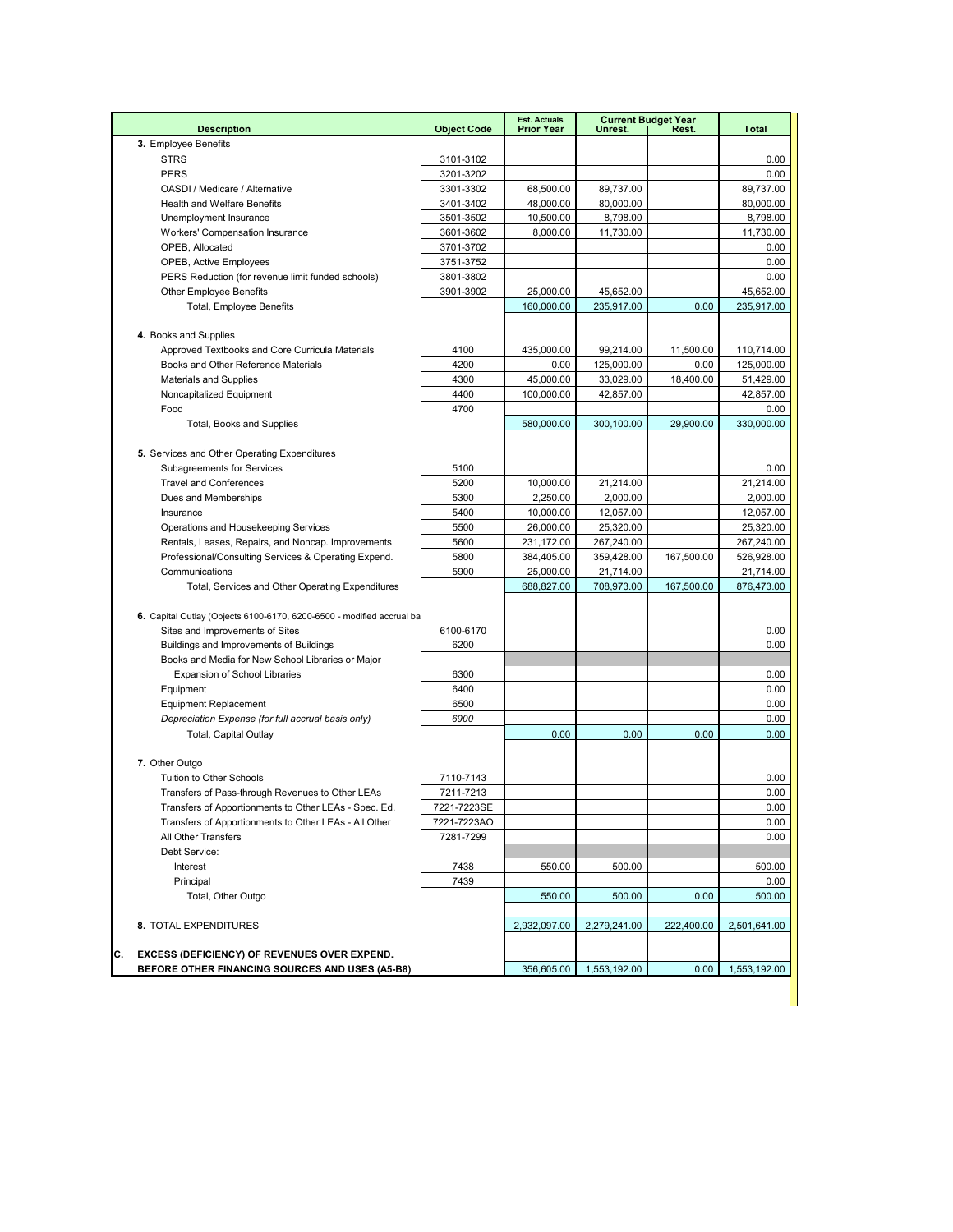|    |                                                               |                    | <b>Est. Actuals</b> |              | <b>Current Budget Year</b> |              |
|----|---------------------------------------------------------------|--------------------|---------------------|--------------|----------------------------|--------------|
|    | <b>Description</b>                                            | <b>Object Code</b> | <b>Prior Year</b>   | Unrest.      | Rest.                      | <b>Total</b> |
| D. | <b>OTHER FINANCING SOURCES / USES</b>                         |                    |                     |              |                            |              |
|    | 1. Other Sources                                              | 8930-8979          |                     |              |                            | 0.00         |
|    | 2. Less: Other Uses                                           | 7630-7699          |                     |              |                            | 0.00         |
|    | 3. Contributions Between Unrestricted and Restricted Accounts |                    |                     |              |                            |              |
|    | (must net to zero)                                            | 8980-8999          |                     |              |                            | 0.00         |
|    |                                                               |                    |                     |              |                            |              |
|    | 4. TOTAL OTHER FINANCING SOURCES / USES                       |                    | 0.00                | 0.00         | 0.00                       | 0.00         |
|    |                                                               |                    |                     |              |                            |              |
| E. | NET INCREASE (DECREASE) IN FUND BALANCE (C + D4)              |                    | 356,605.00          | 1,553,192.00 | 0.00                       | 1,553,192.00 |
|    |                                                               |                    |                     |              |                            |              |
| F. | FUND BALANCE, RESERVES                                        |                    |                     |              |                            |              |
|    | 1. Beginning Fund Balance                                     |                    |                     |              |                            |              |
|    | a. As of July 1                                               | 9791               | 371,891.96          | 728,496.96   |                            | 728,496.96   |
|    | b. Adjustments to Beginning Balance                           | 9793, 9795         |                     |              |                            | 0.00         |
|    | c. Adjusted Beginning Balance                                 |                    | 371,891.96          | 728,496.96   | 0.00                       | 728,496.96   |
|    | 2. Ending Fund Balance, June 30 (E + F.1.c.)                  |                    | 728,496.96          | 2,281,688.96 | 0.00                       | 2,281,688.96 |
|    |                                                               |                    |                     |              |                            |              |
|    | Components of Ending Fund Balance (Optional):                 |                    |                     |              |                            |              |
|    | a. Reserve For:                                               |                    |                     |              |                            |              |
|    | Revolving Cash (equals object 9130)                           | 9711               |                     |              |                            |              |
|    | Stores (equals object 9320)                                   | 9712               |                     |              |                            |              |
|    | Prepaid Expenditures (equals object 9330)                     | 9713               |                     |              |                            |              |
|    | All Others                                                    | 9719               |                     |              |                            |              |
|    | <b>General Reserve</b>                                        | 9730               |                     |              |                            |              |
|    | <b>Legally Restricted Balance</b>                             | 9740               |                     |              |                            |              |
|    | b. Designated Amounts:                                        |                    |                     |              |                            |              |
|    | Designated for Economic Uncertainties                         | 9770               |                     |              |                            |              |
|    | Designated for Unrealized Gains of Investments &              |                    |                     |              |                            |              |
|    | Cash in County Treasury                                       | 9775               |                     |              |                            |              |
|    | <b>Other Designations</b>                                     | 9780               |                     |              |                            |              |
|    | c. Undesignated / Unappropriated Amount                       | 9790               | 728,496.96          |              |                            |              |
|    |                                                               |                    |                     |              |                            |              |
|    | Components of Ending Fund Balance (Budget):                   |                    |                     |              |                            |              |
|    | a. Nonspendable                                               |                    |                     |              |                            |              |
|    | Revolving Cash (equals object 9130)                           | 9711               |                     |              |                            | 0.00         |
|    | Stores (equals object 9320)                                   | 9712               |                     |              |                            | 0.00         |
|    | Prepaid Expenditures (equals object 9330)                     | 9713               |                     |              |                            | 0.00         |
|    | All Others                                                    | 9719               |                     |              |                            | 0.00         |
|    | b. Restricted                                                 | 9740               |                     |              |                            | 0.00         |
|    | c. Committed                                                  |                    |                     |              |                            |              |
|    | <b>Stabilization Arrangements</b>                             | 9750               |                     |              |                            | 0.00         |
|    | <b>Other Commitments</b>                                      | 9760               |                     |              |                            | 0.00         |
|    | d. Assigned                                                   |                    |                     |              |                            |              |
|    | <b>Other Assignments</b>                                      | 9780               |                     |              |                            | 0.00         |
|    | e. Unassigned/Unappropriated                                  |                    |                     |              |                            |              |
|    | Reserve for Economic Uncertainties                            | 9789               |                     | 113,962.05   |                            | 113,962.05   |
|    | Unassigned / Unappropriated Amount                            | 9790               |                     | 2,167,726.91 | 0.00                       | 2,167,726.91 |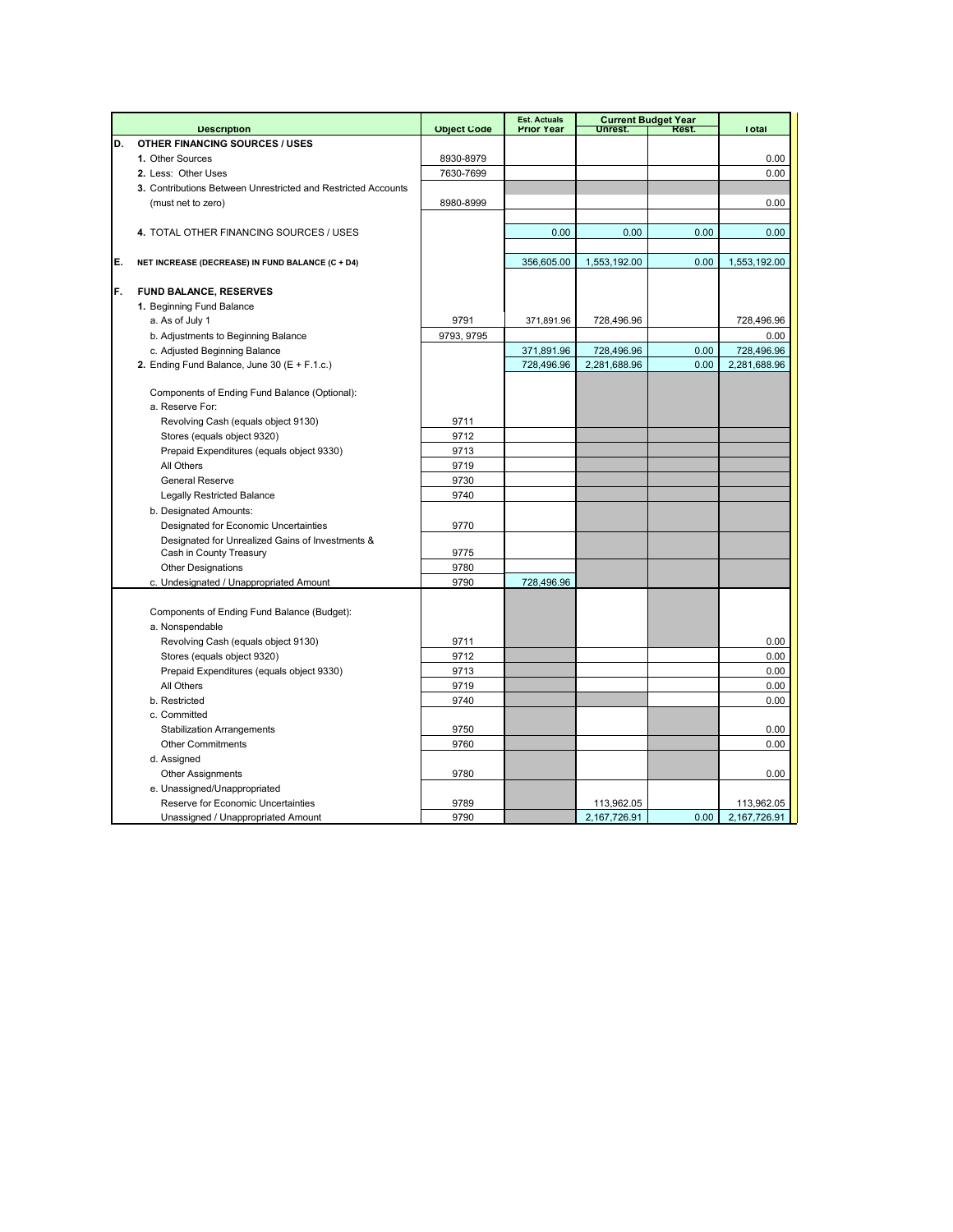## **CHARTER SCHOOL MULTI-YEAR PROJECTION - ALTERNATIVE FORM**

| <b>Charter School Name: Method Schools</b>         |                         |
|----------------------------------------------------|-------------------------|
| (name continued)                                   |                         |
|                                                    | CDS #: 37-68049-0129221 |
| <b>Charter Approving Entity: Dehesa Elementary</b> |                         |
|                                                    | County: San Diego       |
|                                                    | Charter #: San Diego    |
| <b>Fiscal Year: 2018-19</b>                        |                         |
|                                                    |                         |

*This charter school uses the following basis of accounting:*  **Accrual Basis (Applicable Capital Assets / Interest on Long-Term Debt / Long-Term Liabilities objects are 6900, 7438, 9400-9499, and 9660-9669)**

**X** Modified Accrual Basis (Applicable Capital Outlay / Debt Service objects are 6100-6170, 6200-6500, 7438, and 7439)

|           |                                                                                   |                    |                           | FY 2018-19              |                           | <b>Totals for</b>         | <b>Totals for</b>         |
|-----------|-----------------------------------------------------------------------------------|--------------------|---------------------------|-------------------------|---------------------------|---------------------------|---------------------------|
|           | <b>Description</b>                                                                | <b>Object Code</b> | <b>Unrestricted</b>       | <b>Restricted</b>       | <b>Total</b>              | 2019-20                   | 2020-21                   |
| A.        | <b>REVENUES</b>                                                                   |                    |                           |                         |                           |                           |                           |
|           | 1. Revenue Limit Sources                                                          |                    |                           |                         |                           |                           |                           |
|           | State Aid - Current Year<br>Education Protection Account State Aid - Current Year | 8011<br>8015       | 3.530.513.00<br>80,000.00 | 0.00<br>0.00            | 3.530.513.00<br>80.000.00 | 3.610.852.00<br>80.000.00 | 3.706.378.00<br>80,000,00 |
|           | State Aid - Prior Years                                                           | 8019               | 0.00                      | 0.00                    | 0.00                      |                           |                           |
|           | Transfers to Charter in Lieu of Property Taxes                                    | 8096               | 31.155.00                 | 0.00                    | 31.155.00                 | 31,155.00                 | 31.155.00                 |
|           | <b>Other LCFF Transfers</b>                                                       | 8091, 8097         | 0.00                      | 0.00                    | 0.00                      |                           |                           |
|           | <b>Total, Revenue Limit Sources</b>                                               |                    | 3.641.668.00              | 0.00                    | 3.641.668.00              | 3.722.007.00              | 3,817,533.00              |
|           |                                                                                   |                    |                           |                         |                           |                           |                           |
|           | 2. Federal Revenues                                                               |                    |                           |                         |                           |                           |                           |
|           | No Child Left Behind                                                              | 8290               | 0.00                      | 0.00                    | 0.00                      |                           |                           |
|           | Special Education - Federal                                                       | 8181, 8182         | 0.00                      | 44.000.00               | 44.000.00                 | 44.000.00                 | 44.000.00                 |
|           | Child Nutrition - Federal                                                         | 8220               | 0.00                      | 0.00                    | 0.00                      |                           |                           |
|           | Other Federal Revenues                                                            | 8110.8260-8299     | 0.00                      | 0.00                    | 0.00                      |                           |                           |
|           | <b>Total, Federal Revenues</b>                                                    |                    | 0.00                      | 44.000.00               | 44.000.00                 | 44.000.00                 | 44.000.00                 |
|           |                                                                                   |                    |                           |                         |                           |                           |                           |
|           | 3. Other State Revenues                                                           |                    |                           |                         |                           |                           |                           |
|           | Special Education - State                                                         | <b>StateRevSE</b>  | 0.00                      | 160.000.00              | 160.000.00                | 160.000.00                | 160,000.00                |
|           | All Other State Revenues                                                          | <b>StateRevAO</b>  | 187,765.00<br>187.765.00  | 18.400.00<br>178,400.00 | 206.165.00<br>366.165.00  | 90.051.00<br>250,051.00   | 90.051.00<br>250.051.00   |
|           | Total, Other State Revenues                                                       |                    |                           |                         |                           |                           |                           |
|           | 4. Other Local Revenues                                                           |                    |                           |                         |                           |                           |                           |
|           | All Other Local Revenues                                                          | LocalRevAO         | 3.000.00                  | 0.00                    | 3.000.00                  | 3,000.00                  | 3,000.00                  |
|           | <b>Total, Local Revenues</b>                                                      |                    | 3.000.00                  | 0.00                    | 3.000.00                  | 3.000.00                  | 3.000.00                  |
|           |                                                                                   |                    |                           |                         |                           |                           |                           |
|           | 5. TOTAL REVENUES                                                                 |                    | 3.832.433.00              | 222.400.00              | 4.054.833.00              | 4.019.058.00              | 4.114.584.00              |
|           |                                                                                   |                    |                           |                         |                           |                           |                           |
| <b>B.</b> | <b>EXPENDITURES</b>                                                               |                    |                           |                         |                           |                           |                           |
|           | 1. Certificated Salaries                                                          |                    |                           |                         |                           |                           |                           |
|           | <b>Certificated Teachers' Salaries</b>                                            | 1100               | 654.740.00                | 0.00                    | 654.740.00                | 674.382.00                | 694,213.00                |
|           | <b>Certificated Pupil Support Salaries</b>                                        | 1200               | 0.00                      | 0.00                    | 0.00                      | 0.00                      | 0.00                      |
|           | Certificated Supervisors' and Administrators' Salaries                            | 1300               | 112.443.00                | 0.00                    | 112,443.00                | 115,816,00                | 119,290.00                |
|           | Other Certificated Salaries                                                       | 1900               | 34.286.00                 | 0.00                    | 34.286.00                 | 35.314.58                 | 36.374.02                 |
|           | <b>Total, Certificated Salaries</b>                                               |                    | 801.469.00                | 0.00                    | 801.469.00                | 825.512.58                | 849.877.02                |
|           | 2. Non-certificated Salaries                                                      |                    |                           |                         |                           |                           |                           |
|           | Non-certificated Instructional Aides' Salaries                                    | 2100               | 65.331.00                 | 0.00                    | 65,331.00                 | 67.290.00                 | 69.308.00                 |
|           | Non-certificated Support Salaries                                                 | 2200               | 0.00                      | 0.00                    | 0.00                      | 0.00                      | $0.00 -$                  |
|           | Non-certificated Supervisors' and Administrators' Sal.                            | 2300               | 79.951.00                 | 25,000.00               | 104,951.00                | 108.099.00                | 111.341.00                |
|           | Clerical and Office Salaries                                                      | 2400               | 87.000.00                 | 0.00                    | 87,000.00                 | 89.610.00                 | 92.298.00                 |
|           | Other Non-certificated Salaries                                                   | 2900               | 0.00                      | 0.00                    | 0.00                      | 0.00                      | 0.00                      |
|           | <b>Total, Non-certificated Salaries</b>                                           |                    | 232.282.00                | 25,000.00               | 257.282.00                | 264.999.00                | 272.947.00                |
|           |                                                                                   |                    |                           |                         |                           |                           |                           |
|           |                                                                                   |                    |                           |                         |                           |                           |                           |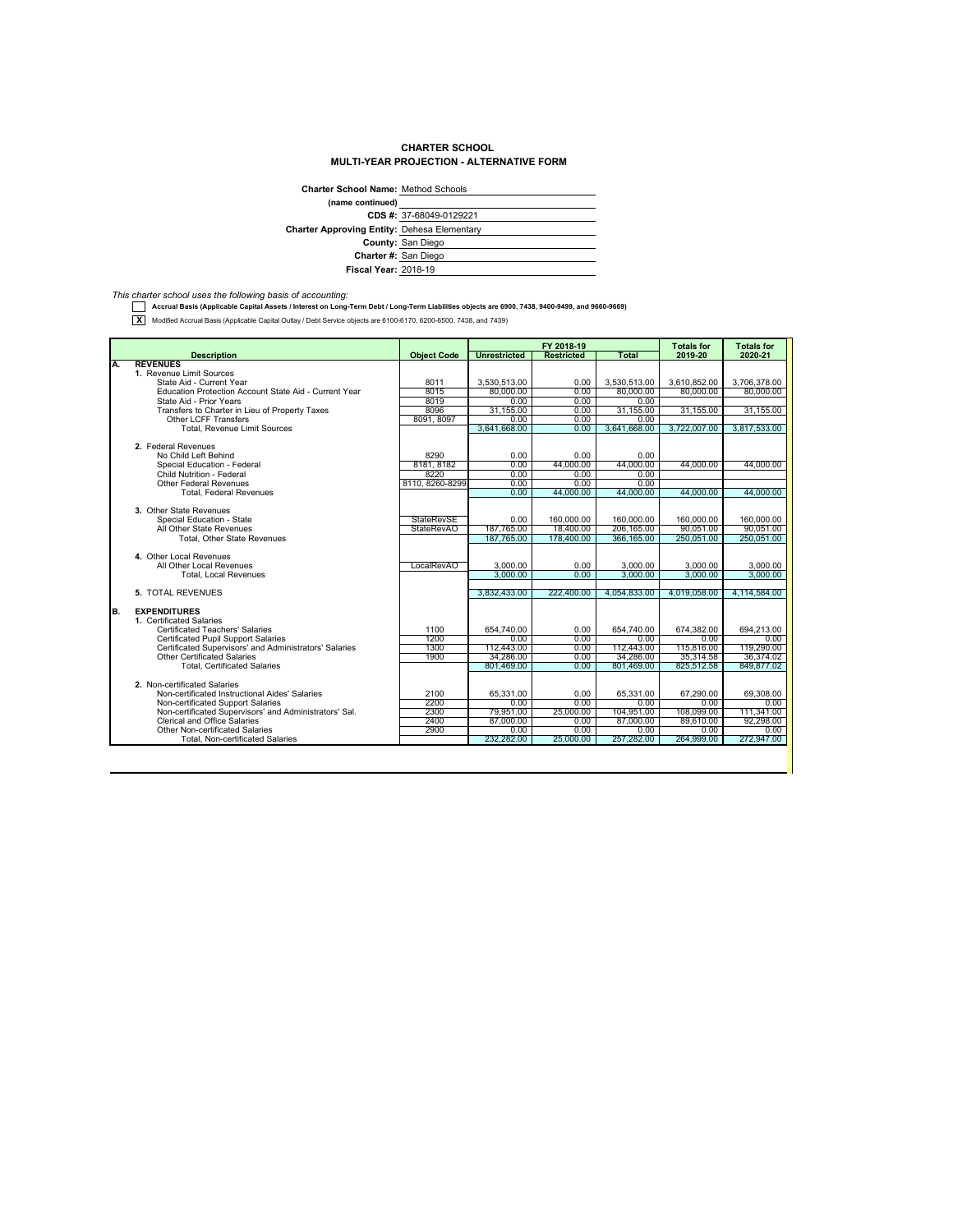|                                                                          |                        |                         | FY 2018-19             |                         | <b>Totals for</b>       | <b>Totals for</b>       |
|--------------------------------------------------------------------------|------------------------|-------------------------|------------------------|-------------------------|-------------------------|-------------------------|
| <b>Description</b>                                                       | <b>Object Code</b>     | <b>Unrestricted</b>     | <b>Restricted</b>      | Total                   | 2019-20                 | 2020-21                 |
| 3. Employee Benefits                                                     |                        |                         |                        |                         |                         |                         |
| <b>STRS</b><br><b>PERS</b>                                               | 3101-3102<br>3201-3202 | 0.00<br>0.00            | $0.00 -$<br>0.00       | $0.00 -$<br>0.00        |                         |                         |
| OASDI / Medicare / Alternative                                           | 3301-3302              | 89,737.00               | 0.00                   | 89,737.00               | 92,429.00               | 95,202.00               |
| <b>Health and Welfare Benefits</b>                                       | 3401-3402              | 80,000,00               | 0.00                   | 80,000.00               | 82,400.00               | 84.872.00               |
| Unemployment Insurance                                                   | 3501-3502              | 8,798.00                | 0.00                   | 8,798.00                | 9.062.00                | 9,333.00                |
| Workers' Compensation Insurance                                          | 3601-3602              | 11.730.00               | 0.00                   | 11.730.00               | 12.082.00               | 12.445.00               |
| OPEB. Allocated                                                          | 3701-3702              | 0.00                    | 0.00                   | 0.00                    | 0.00                    | 0.00                    |
| <b>OPEB, Active Employees</b>                                            | 3751-3752              | 0.00                    | 0.00                   | 0.00                    | 0.00                    | 0.00                    |
| PERS Reduction (for revenue limit funded schools)                        | 3801-3802              | 0.00                    | 0.00                   | 0.00                    | 0.00                    | 0.00                    |
| <b>Other Employee Benefits</b>                                           | 3901-3902              | 45,652.00               | 0.00                   | 45.652.00               | 47.021.00               | 48.431.00               |
| <b>Total, Employee Benefits</b>                                          |                        | 235,917.00              | 0.00                   | 235,917.00              | 242,994.00              | 250,283.00              |
|                                                                          |                        |                         |                        |                         |                         |                         |
| 4. Books and Supplies<br>Approved Textbooks and Core Curricula Materials | 4100                   | 99.214.00               | 11.500.00              | 110.714.00              | 114.035.00              | 117.456.00              |
| Books and Other Reference Materials                                      | 4200                   | 125.000.00              | 0.00                   | 125,000.00              | 128,750.00              | 132,612.00              |
| Materials and Supplies                                                   | 4300                   | 33.029.00               | 18.400.00              | 51.429.00               | 52,972.00               | 54.561.00               |
| Noncapitalized Equipment                                                 | 4400                   | 42,857.00               | 0.00                   | 42,857.00               | 44.142.00               | 45.467.00               |
| Food                                                                     | 4700                   | 0.00                    | 0.00                   | 0.00                    |                         |                         |
| Total, Books and Supplies                                                |                        | 300.100.00              | 29,900.00              | 330,000.00              | 339,899.00              | 350,096.00              |
|                                                                          |                        |                         |                        |                         |                         |                         |
| 5. Services and Other Operating Expenditures                             |                        |                         |                        |                         |                         |                         |
| Subagreements for Services                                               | 5100                   | 0.00                    | 0.00                   | 0.00                    |                         |                         |
| <b>Travel and Conferences</b>                                            | 5200                   | 21.214.00               | $0.00 -$               | 21,214.00               | 21.850.00               | 22,505.00               |
| Dues and Memberships                                                     | 5300                   | 2.000.00                | 0.00                   | 2.000.00                | 2.060.00                | 2.121.00                |
| Insurance                                                                | 5400                   | 12.057.00               | 0.00                   | 12.057.00               | 12.418.00               | 12.790.00               |
| Operations and Housekeeping Services                                     | 5500                   | 25,320.00               | 0.00                   | 25.320.00               | 26,080.00               | 26.862.00               |
| Rentals, Leases, Repairs, and Noncap. Improvements                       | 5600                   | 267,240.00              | 0.00                   | 267,240.00              | 275,257.00              | 283,514.00              |
| Professional/Consulting Services and Operating Expend.                   | 5800<br>5900           | 359,428.00              | 167.500.00             | 526,928.00              | 542,735.00<br>22,365.00 | 559,020.00              |
| Communications<br>Total, Services and Other Operating Expenditures       |                        | 21.714.00<br>708,973.00 | $0.00 -$<br>167,500.00 | 21.714.00<br>876,473.00 | 902,765.00              | 23.035.00<br>929,847.00 |
|                                                                          |                        |                         |                        |                         |                         |                         |
| 6. Capital Outlay (Objects 6100-6170, 6200-6500 for mod, accrual bas     |                        |                         |                        |                         |                         |                         |
| Sites and Improvements of Sites                                          | 6100-6170              | 0.00                    | 0.00                   | 0.00                    |                         |                         |
| Buildings and Improvements of Buildings                                  | 6200                   | 0.00                    | 0.00                   | 0.00                    |                         |                         |
| Books and Media for New School Libraries or Maior                        |                        |                         |                        |                         |                         |                         |
| <b>Expansion of School Libraries</b>                                     | 6300                   | 0.00                    | 0.00                   | 0.00                    |                         |                         |
| Equipment                                                                | 6400                   | 0.00                    | 0.00                   | 0.00                    |                         |                         |
| <b>Equipment Replacement</b>                                             | 6500                   | 0.00                    | 0.00                   | 0.00                    |                         |                         |
| Depreciation Expense (for full accrual only)                             | 6900                   | 0.00                    | 0.00                   | 0.00                    |                         |                         |
| <b>Total, Capital Outlav</b>                                             |                        | 0.00                    | 0.00                   | 0.00                    | 0.00                    | 0.00                    |
| 7. Other Outgo                                                           |                        |                         |                        |                         |                         |                         |
| Tuition to Other Schools                                                 | 7110-7143              | 0.00                    | 0.00                   | 0.00                    |                         |                         |
| Transfers of Pass-through Revenues to Other LEAs                         | 7211-7213              | 0.00                    | 0.00                   | 0.00                    |                         |                         |
| Transfers of Apportionments to Other LEAs - Spec. Ed.                    | 7221-7223SE            | 0.00                    | 0.00                   | 0.00                    |                         |                         |
| Transfers of Apportionments to Other LEAs - All Other                    | 7221-7223AO            | 0.00                    | 0.00                   | 0.00                    |                         |                         |
| All Other Transfers                                                      | 7281-7299              | 0.00                    | 0.00                   | 0.00                    |                         |                         |
| Debt Service:                                                            |                        |                         |                        |                         |                         |                         |
| Interest                                                                 | 7438                   | 500.00                  | 0.00                   | 500.00                  |                         |                         |
| Principal                                                                | 7439                   | 0.00                    | 0.00                   | 0.00                    |                         |                         |
| Total, Other Outgo                                                       |                        | 500.00                  | 0.00                   | 500.00                  | 0.00                    | 0.00                    |
|                                                                          |                        |                         |                        |                         |                         |                         |
| 8. TOTAL EXPENDITURES                                                    |                        | 2.279.241.00            | 222,400.00             | 2.501.641.00            | 2.576.169.58            | 2.653.050.02            |
| c.<br><b>EXCESS (DEFICIENCY) OF REVENUES OVER EXPEND.</b>                |                        |                         |                        |                         |                         |                         |
| BEFORE OTHER FINANCING SOURCES AND USES (A5-B8)                          |                        | 1,553,192.00            | 0.00                   | 1,553,192.00            | 1,442,888.42            | 1,461,533.98            |
|                                                                          |                        |                         |                        |                         |                         |                         |
|                                                                          |                        |                         |                        |                         |                         |                         |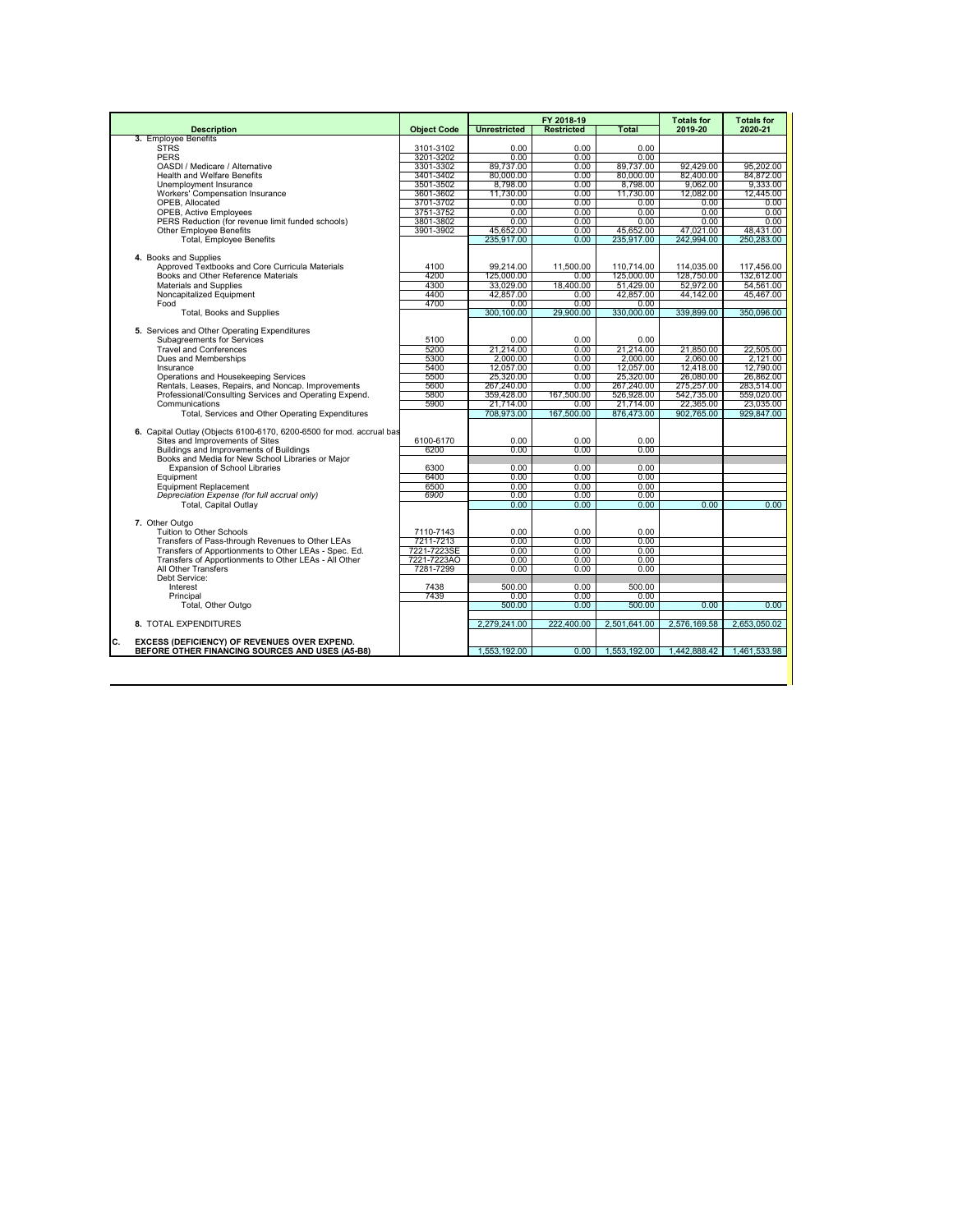| <b>Object Code</b><br><b>Restricted</b><br>Total<br>2019-20<br>2020-21<br><b>Description</b><br><b>OTHER FINANCING SOURCES / USES</b><br>D.<br>1. Other Sources<br>8930-8979<br>0.00<br>0.00<br>0.00<br>2. Less: Other Uses<br>7630-7699<br>0.00<br>0.00<br>0.00<br>3. Contributions Between Unrestricted and Restricted Accounts<br>8980-8999<br>0.00<br>0.00<br>0.00<br>(must net to zero)<br>0.00<br>4. TOTAL OTHER FINANCING SOURCES / USES<br>0.00<br>0.00<br>0.00<br>E.<br>1.553.192.00<br>1.553.192.00<br>NET INCREASE (DECREASE) IN FUND BALANCE (C + D4)<br>0.00<br>1.442.888.42<br>F.<br><b>FUND BALANCE, RESERVES</b><br>1. Beginning Fund Balance<br>a. As of July 1<br>9791<br>728.496.96<br>0.00<br>728.496.96<br>2.281.688.96<br>b. Adiustments to Beginning Balance<br>9793, 9795<br>0.00<br>0.00<br>0.00<br>c. Adjusted Beginning Balance<br>728,496.96<br>0.00<br>728.496.96<br>2,281,688.96<br>2. Ending Fund Balance, June 30 (E + F.1.c.)<br>2,281,688.96<br>0.00<br>2,281,688.96<br>3,724,577.38<br>Components of Ending Fund Balance (Optional):<br>a. Reserve For:<br>Revolving Cash (equals object 9130)<br>9711<br>9712<br>Stores (equals object 9320)<br>Prepaid Expenditures (equals object 9330)<br>9713<br>All Others<br>9719<br><b>General Reserve</b><br>9730<br>Legally Restricted Balance<br>9740<br>b. Designated Amounts:<br>Designated for Economic Uncertainties<br>9770<br>Designated for Unrealized Gains of Investments &<br>Cash in County Treasury<br>9775<br><b>Other Designations</b><br>9780<br>9790<br>c. Undesignated / Unappropriated Amount<br>Components of Ending Fund Balance (Budget):<br>a. Nonspendable<br>Revolving Cash (equals object 9130)<br>9711<br>0.00<br>0.00<br>Stores (equals object 9320)<br>9712<br>0.00<br>0.00<br>0.00<br>Prepaid Expenditures (equals object 9330)<br>9713<br>0.00<br>0.00<br>0.00<br>All Others<br>9719<br>0.00<br>0.00<br>0.00<br>b. Restricted<br>9740<br>0.00<br>0.00<br>c. Committed<br><b>Stabilization Arrangements</b><br>0.00<br>0.00<br>9750<br><b>Other Commitments</b><br>9760<br>0.00<br>0.00<br>d. Assigned |  |                     | FY 2018-19 | <b>Totals for</b> | <b>Totals for</b>                            |
|-------------------------------------------------------------------------------------------------------------------------------------------------------------------------------------------------------------------------------------------------------------------------------------------------------------------------------------------------------------------------------------------------------------------------------------------------------------------------------------------------------------------------------------------------------------------------------------------------------------------------------------------------------------------------------------------------------------------------------------------------------------------------------------------------------------------------------------------------------------------------------------------------------------------------------------------------------------------------------------------------------------------------------------------------------------------------------------------------------------------------------------------------------------------------------------------------------------------------------------------------------------------------------------------------------------------------------------------------------------------------------------------------------------------------------------------------------------------------------------------------------------------------------------------------------------------------------------------------------------------------------------------------------------------------------------------------------------------------------------------------------------------------------------------------------------------------------------------------------------------------------------------------------------------------------------------------------------------------------------------------------------------------------------------------------------------------------------------------------------------|--|---------------------|------------|-------------------|----------------------------------------------|
|                                                                                                                                                                                                                                                                                                                                                                                                                                                                                                                                                                                                                                                                                                                                                                                                                                                                                                                                                                                                                                                                                                                                                                                                                                                                                                                                                                                                                                                                                                                                                                                                                                                                                                                                                                                                                                                                                                                                                                                                                                                                                                                   |  | <b>Unrestricted</b> |            |                   |                                              |
|                                                                                                                                                                                                                                                                                                                                                                                                                                                                                                                                                                                                                                                                                                                                                                                                                                                                                                                                                                                                                                                                                                                                                                                                                                                                                                                                                                                                                                                                                                                                                                                                                                                                                                                                                                                                                                                                                                                                                                                                                                                                                                                   |  |                     |            |                   |                                              |
|                                                                                                                                                                                                                                                                                                                                                                                                                                                                                                                                                                                                                                                                                                                                                                                                                                                                                                                                                                                                                                                                                                                                                                                                                                                                                                                                                                                                                                                                                                                                                                                                                                                                                                                                                                                                                                                                                                                                                                                                                                                                                                                   |  |                     |            |                   |                                              |
|                                                                                                                                                                                                                                                                                                                                                                                                                                                                                                                                                                                                                                                                                                                                                                                                                                                                                                                                                                                                                                                                                                                                                                                                                                                                                                                                                                                                                                                                                                                                                                                                                                                                                                                                                                                                                                                                                                                                                                                                                                                                                                                   |  |                     |            |                   |                                              |
|                                                                                                                                                                                                                                                                                                                                                                                                                                                                                                                                                                                                                                                                                                                                                                                                                                                                                                                                                                                                                                                                                                                                                                                                                                                                                                                                                                                                                                                                                                                                                                                                                                                                                                                                                                                                                                                                                                                                                                                                                                                                                                                   |  |                     |            |                   |                                              |
|                                                                                                                                                                                                                                                                                                                                                                                                                                                                                                                                                                                                                                                                                                                                                                                                                                                                                                                                                                                                                                                                                                                                                                                                                                                                                                                                                                                                                                                                                                                                                                                                                                                                                                                                                                                                                                                                                                                                                                                                                                                                                                                   |  |                     |            |                   |                                              |
|                                                                                                                                                                                                                                                                                                                                                                                                                                                                                                                                                                                                                                                                                                                                                                                                                                                                                                                                                                                                                                                                                                                                                                                                                                                                                                                                                                                                                                                                                                                                                                                                                                                                                                                                                                                                                                                                                                                                                                                                                                                                                                                   |  |                     |            |                   | 0.00                                         |
|                                                                                                                                                                                                                                                                                                                                                                                                                                                                                                                                                                                                                                                                                                                                                                                                                                                                                                                                                                                                                                                                                                                                                                                                                                                                                                                                                                                                                                                                                                                                                                                                                                                                                                                                                                                                                                                                                                                                                                                                                                                                                                                   |  |                     |            |                   | 1.461.533.98                                 |
|                                                                                                                                                                                                                                                                                                                                                                                                                                                                                                                                                                                                                                                                                                                                                                                                                                                                                                                                                                                                                                                                                                                                                                                                                                                                                                                                                                                                                                                                                                                                                                                                                                                                                                                                                                                                                                                                                                                                                                                                                                                                                                                   |  |                     |            |                   | 3.724.577.38<br>3,724,577.38<br>5,186,111.36 |
| 0.00<br><b>Other Assignments</b><br>9780<br>0.00<br>e. Unassigned/Unappropriated<br>Reserve for Economic Uncertainties<br>113,962.05<br>113,962.05<br>128,808.48<br>9789<br>0.00                                                                                                                                                                                                                                                                                                                                                                                                                                                                                                                                                                                                                                                                                                                                                                                                                                                                                                                                                                                                                                                                                                                                                                                                                                                                                                                                                                                                                                                                                                                                                                                                                                                                                                                                                                                                                                                                                                                                  |  |                     |            |                   | 132,652.50                                   |
| Undesignated / Unappropriated Amount<br>9790<br>2,167,726.91<br>0.00<br>2,167,726.91<br>3,595,768.90                                                                                                                                                                                                                                                                                                                                                                                                                                                                                                                                                                                                                                                                                                                                                                                                                                                                                                                                                                                                                                                                                                                                                                                                                                                                                                                                                                                                                                                                                                                                                                                                                                                                                                                                                                                                                                                                                                                                                                                                              |  |                     |            |                   | 5,053,458.86                                 |